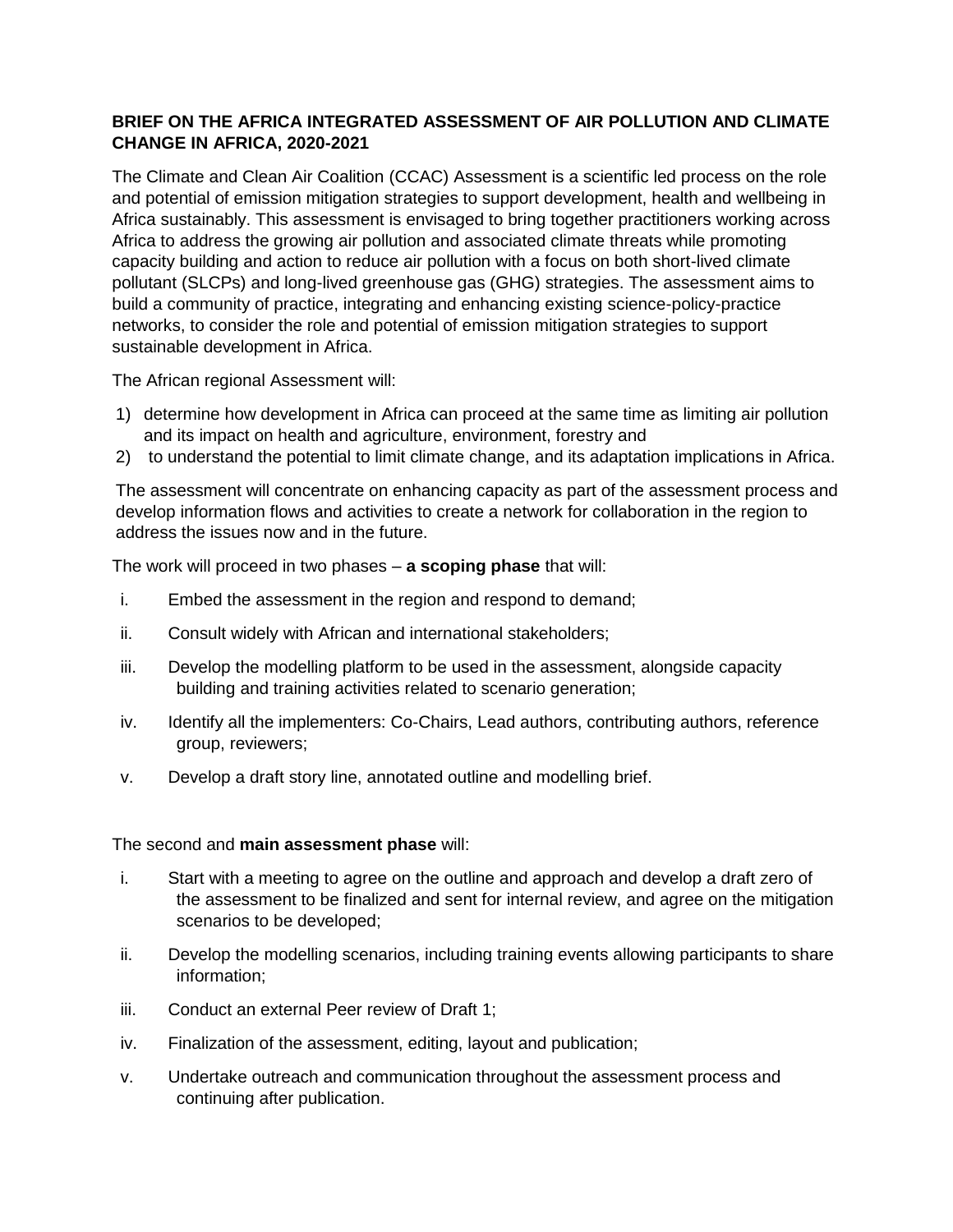There are **2 co-chairs** appointed to guide the assessment:

Dr Alice Akinyi Kaudia, former Environment Secretary at the Ministry of Environment and Forestry Resources, Kenya, and Prof Youba Sokona, Vice-Chair of the Intergovernmental Panel on Climate Change (IPCC), as co-chairs of the Assessment. Work is ongoing to appoint a third co-chair..

The Assessment Team has so far participated in the following events:

- Africa Climate Week,March, 2019, Accra Ghana
- AMCEN, 2019,  $7<sup>th</sup>$  to 15<sup>th</sup> November 2019, Durban, South Africa

To date activities have concentrated on linking to major stakeholders in the air quality and climate change area in Africa. This has included holding side events at Africa Climate Week, held in Accra, Ghana, in the week of 18th March 2019 and at the African Ministerial Conference on Environment (AMCEN) meeting held in in Durban, South Africa, in week of 11th November 2019. Discussions with the Africa Union Commission (AUC) at AMCEN considered three possible areas of work: 1. Support to Integrated Assessment of Air Pollution and Climate Change in African and AUC to give the political backing; 2. Development of Framework on Air Quality in Africa; 3. Development of Strategic Actions on Air Quality in Africa with technical Support from CCAC. The above would be our possible areas of work in accordance with the outcome of AMCEN-17, at which African Ministers decided to support mitigation of short-lived climate pollutants and the Africa Integrated Assessment of Air Pollution and Climate Change, as follows:

*"to emphasize the benefits of improving air quality, including through managing, and as nationally appropriate, reducing short-lived climate pollutants in the environment, agriculture, health and forest conservation, while responding to the aspirations of Agenda 2063 of the African Union and the Sustainable Development Goals, noting the need for an assessment of the linkage between policies to address air pollution and policies to address climate change";*

*In Addition, the assessment responds to global commitment to action on air pollution as captured below:*

- *i)* The African Union agenda 2063 goal on environmentally sustainable and climate resilient economies and communities in the context of sustainable development, where a key priority is to "*develop/facilitate the implementation of Africa Quality Standards for air and other forms of pollution";*
- ii) The globally acknowledged link between air pollution and climate change and associated serious health outcomes:
- iii) United Nations Environment Assembly (UNEA) adopted resolutions 1/7 "Strengthening the role of the United Nations Environment Programme in promoting air quality" (2014); 3/8 "Preventing and reducing air pollution to improve air quality globally (2017); 3/4 "Environment and health" (2017); and 4/21 "Implementation plan Towards a pollution-free planet" (2019);